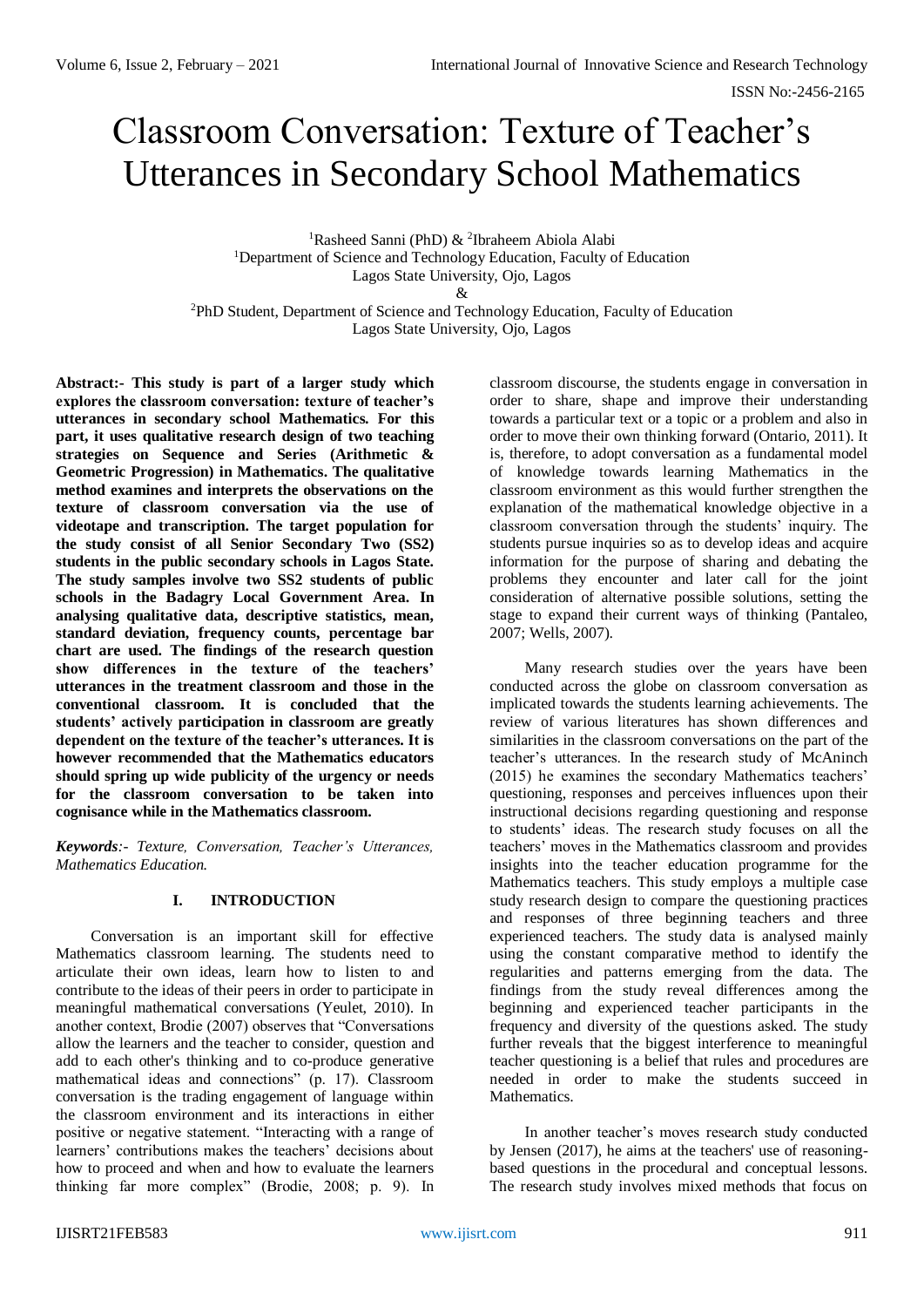the descriptive data of the teachers' questioning patterns with a cross-case analysis of five elementary Mathematics teachers to investigate how the nature of elementary teachers' questioning changes between procedural and conceptual Mathematics classes. The study further intends to know how the teachers' level of Mathematical Knowledge for Teaching (MKT) and their philosophies about the teaching and learning either support or obstruct their ability to ask questions that involve the students in mathematical reasoning and sense making. The findings reveal that the higher levels of the MKT typically lead to more effective teaching abilities in terms of helping the students to make meaning of mathematical concepts but philosophies seem to be a mediating factor in this relationship.

In another field of the research study conducted by Sofyan and Mahmud (2018), they aim at analysing teacher's talk in the classroom interaction based on Foreign Language Interaction Analysis (FLINT) system used as the research instrument in speaking classroom which involves a descriptive method. The study samples are both the institution lecturer and students of a speaking class from English Department. The findings reveal that the teacher's talk of giving praises and encouragement is approximately less, the asking questions category dominate the teacher's talk category which means it is in the beneficial function. The study further reports that the lecturer poses the questions to the students and the students respond to them well by speaking eagerly, thereby making the utterances of giving direction occur in relatively short times.

Lobato, Clarke and Ellis (2005) research on initiating and eliciting in teaching: A reformulation of telling. The researchers address the telling/not-telling dilemma in the Mathematics education with an advance of theoretical reformulation of telling as the set of teaching actions that serve the function of stimulating students' mathematical thoughts through the introduction of new ideas into a classroom conversation. The researchers further reformulate telling in three forms namely: function rather than the form of teachers' communicative acts; the conceptual rather than procedural content of the new information and its relationship to other actions rather than as an isolated action. They argue that for a teacher to tell something, telling must be reconceived with conceptual rather than procedural content and elaborate a variety of patterns of interaction between eliciting and initiating. Initiation-Reply-Evaluation (I-R-E) where the teacher initiates by asking a question about a known fact or idea, students reply with answers, and the teacher evaluates the responses for correctness which suggests that teachers often guide students to correct responses by evaluating their answers. Elicitation-Response-Elaboration (E-R-E) where teachers elicit a response, the students respond and teachers elaborate on the response which suggests an attempt to encourage deeper conversations. Proposition-Discussion (P-D) patterns where a student or a teacher makes a proposition and then other class members discuss it. This reformulation resolves some of the concerns with teaching as telling and helps create the

acceptability of providing new information within a constructivist perspective on learning.

The teacher's utterances, as examined by Brodie (2004) focuses on working with the students' contributions: coding the teacher's responses. This study develops a coding scheme for analysing the teacher's moves when following up on students' contributions in classroom conversations. The classroom observations of the study are videotaped on four South African teachers and are transcribed to form the study data. This data is analysed using her developed coding scheme and shows that the codes do distinguish between the teachers in ways that go beyond apparent distinctions. The study concludes that there are some constraints to all the teacher's moves which are to the extent of being constrained by particular students' contributions.

However, the researcher adopts the Brodie's (2004) analytical framework for this study. This analytical framework has been used in the classroom conversation over the years and is both similar to and different from other existing contexts of analytical framework. The framework is particularly suggesting the evaluation move and the subsequent initiation move on how the teachers work with the students' ideas in the Mathematics classroom. Brodie focuses on the fused evaluation or initiation move as one move and such a move is accorded with a turn of the teacher's talk with the intention of accounting for all the moves that the teacher makes in the Mathematics classroom. Brodie (2004) develops two levels of coding system and distinguishes between when a teacher follows up on a learner's response or does not and how the students follow up. The level one is basically on the teacher's talk while the level two details one item of level one called follow-up into another subcategory. The coding system categorically details the texture of the teacher's talk in the Mathematics classroom. The teacher's talk coding for the level one is as follows:

- Affirm (AF): It is the teacher's utterance made in the classroom to the response in reacting to the students' contributions as being good or correct.
- Direct (DR): It is the teacher's utterance made in the classroom to the act of managing the classroom and asking or calling someone to do something.
- Initiate (IT): It is the teacher's utterance made in the classroom when trying to get a mathematical idea from the students' contributions but not directly followed up.
- Inform (IF): It is the teacher's utterance made in the classroom to give information or explain an idea to the students.
- Follow-up (FL): It is the teacher's utterance made in the classroom to pick up on a contribution made by a student either immediately or later on.
- Other (OH): It refers to the utterance not in the category aforementioned.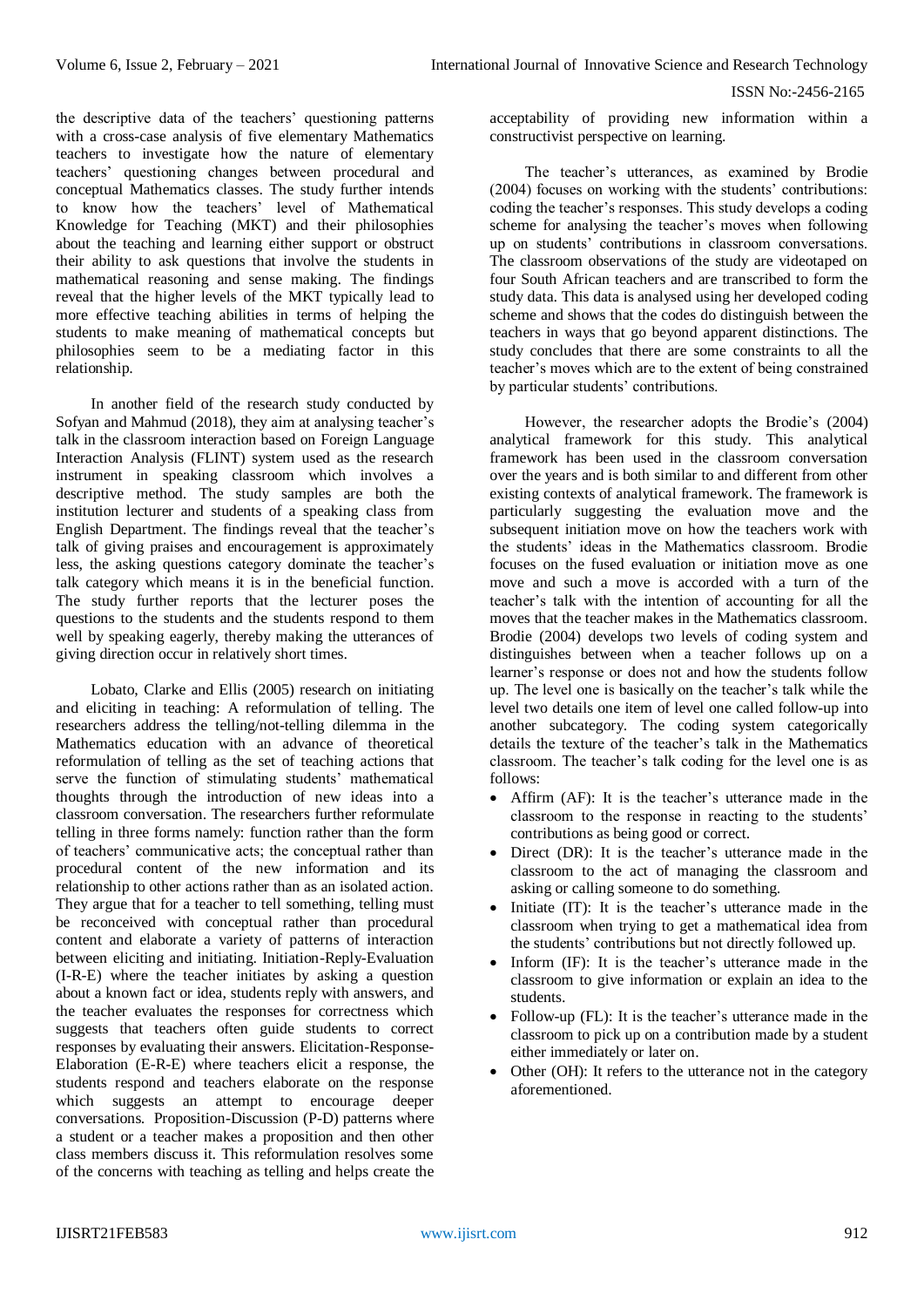The subcategories of the FOLLOW-UP move are as follows:

- Confirm (C): It is the teacher's utterance made in the classroom to the act of following up to check whether the students' contributions are clearly heard.
- Maintain (M): It is the teacher's utterance made in the classroom to the act of following up to repeat the idea, ask other for comment or indicate that the students should continue.
- Press (P): It is the teacher's utterance made in the classroom to the act of following up to push or probe the students for more on their idea to clarify, justify or explain more clearly.
- Elicit (E): It is the teacher's utterance made in the classroom to the act of following up to proceed on a contribution and make the teacher later try to get something from the students.
- Insert (I): It is the teacher's utterance made in the classroom to the act of following up to add something in response to the students' contributions, elaborate on it, suggest something or make a link.

# **II. STATEMENT OF THE PROBLEM**

Although various researchers over the years have explored different teaching strategies, the students' learning outcome still face various challenges in the Mathematics discourse. The implication here is that the use of the various strategy has only been used to replace the conventional approach of teaching but not taking into cognisance the conversation in delivering instruction to the students. Fundamentally, many researchers have worked on classroom conversation over the years and reported that it is effective on learning as it propels the students thinking towards identifying and understanding concepts in the Mathematics classroom (Chauraya & Brodie, 2018; Berger & Bowie, 2012; Chitera, Kufaine, Jumbe & Nhlema, 2012; Sfard, 2008; Brodie, 2008; Brodie, 2004).

Taylor (2017) opines that a good reflection of classroom conversation can only work if the teachers take and consider the time to respond to the students' entries while offering words of encouragement to the learners. However, classroom conversation is of great importance to classroom interaction and the aftermath has prompted many researchers to explore and see what value it adds to the teaching environment. For instance, Brodie (2004) studies teacher's utterances which reveal the involvement of teacher and students' interaction to a large extent in the Mathematics classroom. It is against this background that the researcher explores the classroom conversation: the texture of teacher's utterances in secondary school **Mathematics** 

#### **III. PURPOSE OF THE STUDY**

The researcher explores the classroom conversation: the texture of teacher's utterances in secondary school Mathematics. It is the belief of the researcher that the teacher's utterance has the potentials of providing a panacea for the students' learning difficulties in Mathematics.

## **IV. RESEARCH QUESTION**

What is the difference in the texture of the teacher's utterances in the treatment classroom and those in the conventional classroom?

#### **V. RESEARCH METHOD**

The researcher employs a qualitative approach in the conduct of the study. "There has been a growing trend in the Mathematics education for researchers to use qualitative approaches" (Sharma, 2013; p.50). This phenomenal enquiry about all the factors involved in the research study gives a detailed account of what transpires in the real realm situation. The researcher uses a case study tradition of qualitative research design as folklore for describing the texture of the teacher's utterances in the Mathematics classroom influence students learning. The target population for the study consists of all the Senior Secondary Two (SS2) students in the public secondary schools in Lagos State. The choice of SS2 as population for the study is because the selected concept for students was on SS2 scheme of work. The topic is basically on the Sequence and Series concepts in Mathematics as the main concepts of the study. The accessible population is understudied based on the quantitative data obtained from the sample of the SS2 students of Lagos State.

The study sample involves two non-equivalent (intact) classes of the Senior Secondary Two (SS2) students designated as the treatment and control groups of public schools in the Badagry Local Government Area, Agboju District V in Lagos State. Both classes are mixed with male and female students and comparable numbers of students (60 in the treatment group and 54 in the control group) randomly picked from the population.

#### **VI. RESULTS**

The research question asked is: what is the difference in the texture of the teacher's utterances in the treatment classroom and those in the conventional classroom? In the consideration of this question, the classroom data, that is, the video tapes of the lessons from the treatment and control groups are analysed using the Brodie's (2004) categories as presented in the introduction part of this study. To begin with, the researcher identifies and codes the teacher's utterances and moves that are AFFIRM, DIRECT, FOLLOW-UP, INFORM, INITIATE and OTHER. The analysis of the teacher's utterances and moves shows that 304 teacher's moves and 484 teacher's moves are recorded in both the treatment and the control groups respectively. These moves are recorded over eight lessons that lasted for 157 minutes 36 seconds and 164 minutes 34 seconds in both the treatment and the control groups respectively. The reasons for differences in the time spent in the treatment and control groups are attributable to different days of lesson delivery. The Mathematics period used in the treatment group is on a day when the school timetable is adjusted to have lessons shortened to 35 minutes so as to accommodate sporting activities while the period used in the control group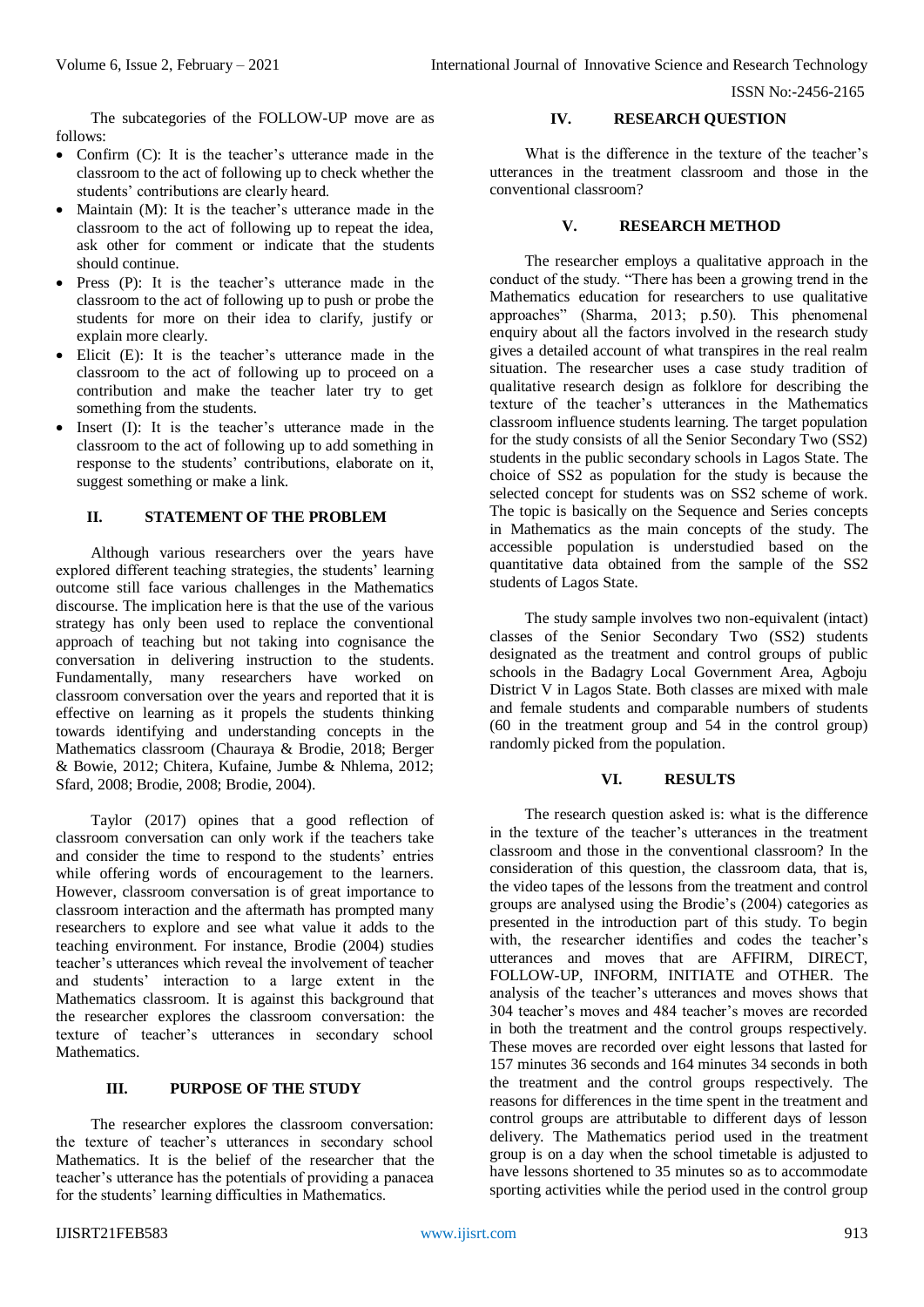was on a day with normal lesson duration of 40 minutes. The proportion of the teacher's moves that is AFFIRM, DIRECT, FOLLOW-UP, INFORM, INITIATE and OTHER is then computed and converted into percentages and presented below for the treatment and control groups.

It is, therefore, necessary to make two notes of attention at this stage. First, the researcher looks into the difference of teacher's utterances and moves in the treatment and control groups in order to discover which among the teacher's moves is predominant and having the texture of effective learning in the Mathematics classroom. Second, the researcher finds what Brodie reports as subcategories of the FOLLOW-UP moves useful and thus looks into the difference of these sub-categories in order to discover which among the sub-categories is predominant and having the texture of effective learning in the treatment and control groups (see table 2 and figure 2). The subcategories of FOLLOW-UP moves include ELICIT, INSERT, PRESS, MAINTAIN AND CONFIRM. The analysis of these FOLLOW-UP moves shows that there are 110 FOLLOW-UP moves in treatment group and 153 FOLLOW-UP moves in control group across all the four lessons in each group. In the next few paragraphs, a comparison of the distribution of these moves in the treatment and control groups is presented to explicate on the difference in the texture of the teacher's utterances in the think-pair-share Mathematics classroom (treatment) and that in the conventional classroom (control). Table 1 below

shows the distribution of the teacher's moves across all the four lessons each in both the treatment and control groups.

| <b>Table 1:</b> Teachers' talk in the treatment and control groups |  |  |  |  |
|--------------------------------------------------------------------|--|--|--|--|
| across all the lessons                                             |  |  |  |  |

| across all the ressurs |           |                |  |  |
|------------------------|-----------|----------------|--|--|
| Move                   | Treatment | <b>Control</b> |  |  |
| <b>INITIATE</b>        | 18 (6%)   | 17(4%)         |  |  |
| <b>DIRECT</b>          | 71 (23%)  | 125 (26%)      |  |  |
| <b>INFORM</b>          | 82 (27%)  | 172 (36%)      |  |  |
| <b>AFFIRM</b>          | 14 (5%)   | 6(1%)          |  |  |
| <b>FOLLOW-UP</b>       | 111 (37%) | 153 (32%)      |  |  |
| <b>OTHER</b>           | 8(3%)     | $10(2\%)$      |  |  |
| <b>TOTAL</b>           | 304       | 483            |  |  |

Importantly, the revelation in the table above is the characteristics of the teacher's moves in the treatment and control groups. The frequency count of the control group shows more teacher's moves than the treatment moves which implies that the teacher in the control group talks more in the classroom and less in the treatment group. The reasons for these findings may not be unconnected with the classroom environment in the treatment group where the classroom lesson is based on strategy and the control group is without strategy. These frequencies count of the teacher's moves is converted to percentage value as indicated in the table above. The percentage bar chart is computed to show more of the difference in the texture of the teacher's moves in the treatment and control groups as shown in the figure 1 below.



**Figure 1:** Categories of the teachers' talk in the treatment and control groups

Considering the figure 1 above, showing the categories of the teacher's talk that characterised the classroom teacher's talk in both the treatment and control groups, the percentage value of each teacher's move is presented in the bar chart. This reveals the proportion of the teachers' moves for all the lessons delivery in the treatment and control groups. These distributions are evenly predominant with the DIRECT, INFORM and FOLLOW-UP moves in both groups. The use of the INFORM and DIRECT moves has long been the traditional ways of teaching and these are seen in the control group. Although the teacher's talk in the treatment group has some proportions of the teacher's moves with the INFORM and DIRECT moves, the FOLLOW-UP move is predominant throughout the lessons.

These teacher's moves in the treatment and control groups have the highest proportion of 37% and 36% for the FOLLOW-UP and INFORM moves respectively. The important point captured in the treatment group is the texture of the teacher's utterances which involve active interaction that affords the students to work in pairs and boldly share their pair result. This strategy embraces the use of the FOLLOW-UP move so as to engage students' participation in the classroom.

It is noteworthy that the INITIATE, DIRECT, INFORM, AFFIRM. FOLLOW-UP and OTHER moves are all relatively recorded throughout the lessons. This is an indication that the lessons are focused on the learner-teacher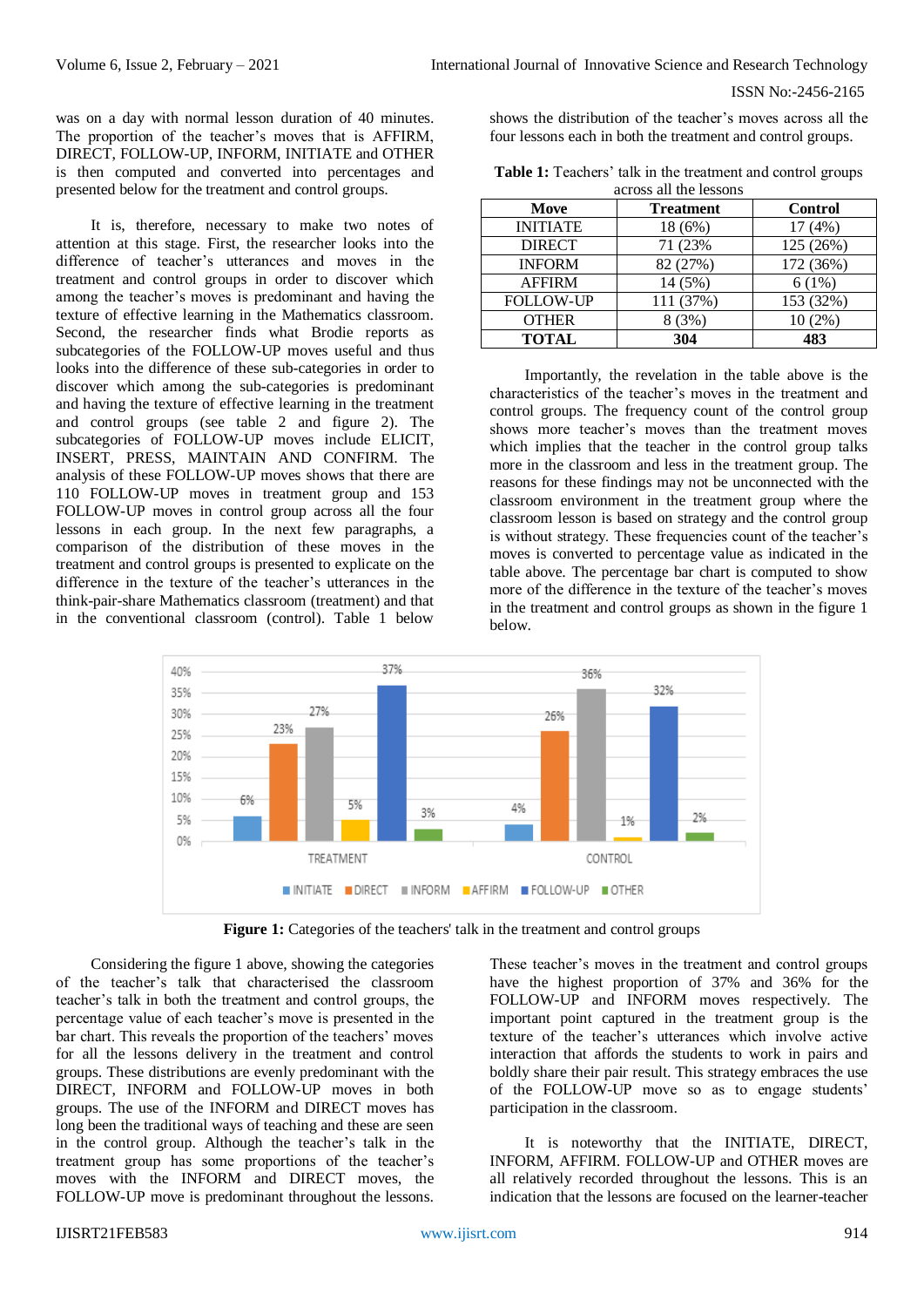conversation. In describing the predominance of the teacher's utterances and moves, an extract from one of the transcripts of the lessons in the treatment and control groups is examined as shown below. This extract is focused on the DIRECT, INFORM and FOLLOW UP moves that are predominant as indicated in the table 1. In doing this on the one hand, the researcher reflects on the treatment group extract and first looks at the DIRECT move predominance in one of the transcripts for the treatment group. These extracts are as follows:

TG-L2-U1 Teacher: *Writing date, subject and topic on the board*

TG-L2-U2 Teacher: Good Morning students!

TG-L2-C1 Chorus: Good Morning Ma!

TG-L2-U3 Teacher: We are going to start up with Geometry Progression and before we proceed, I will quickly write to …, ehm … remind *(not clear)…,* remind us of our last topic. Our last topic was the AP, Arithmetic Progression. I want someone to quickly remind us of what Sequence is all about.

TG-L2-C2 Students: *Silence*

TG-L2-U4 Teacher: What do we understand by Arithmetic Progression? TG-L2-C3 Students: *Silence*

TG-L2-U5 Teacher: Yes, who can remind us?

TG-L2-C4 Students: *Silence*

TG-L2-U6 Teacher: What is Arithmetic Progression?

TG-L2-C5 Students: *Silence*

TG-L2-U7 Teacher: Yes, who can tell us?

TG-L2-C6 Students: *Ehmm …*

TG-L2-U8 Teacher: Who can quickly remind us?

TG-L2-C7 Students: *Silence*

TG-L2-U9 Teacher: What do we mean by …?

TG-L2-C8 Students: *Ehmm ...*

It is indicated from the extract above that the texture of the teacher's utterances is mostly characterised with the DIRECT move. The teacher's utterances are used to manage the classroom, ask question or call on someone to respond to a task in the classroom as evident in the lines TG-L2-U2, TG-L2-U7, TG-L2-U8 and TG-L2-U9 in the extract above. This shows that for some period of time of the teacher's moves, the texture of the teacher's utterances is focused on the acts of controlling the classroom and asking someone to do something. It is also evident in the extract above that there is a desire on the part of the teacher to allow the students to contribute in the classroom conversation which often prompt the teacher to continue using the DIRECT

move even when the students are not responding. By so doing, the students' interest becomes aroused and they have the boldness to meaningfully contribute to the classroom conversation. Second, the researcher looks at the INFORM move predominance in one of the transcripts for the treatment group. These extracts are as follows:

TG-L2-U15 Teacher: Arithmetic Progression, you can tell us by the formula.

TG-L2-C14 Bola: The general formula for arithmetic progression is a plus *into bracket* "n" minus one, *close bracket* d, that is the formula for nth term.

TG-L2-U16 Teacher: Okay! Arithmetic Progression is a sequence in which the increase or decrease, there is what …? There is a constant manner

TG-L2-C15 Students: *Silence*

TG-L2-U17 Teacher: The increase or decrease in it is in a constant manner and is always called a common difference. Is that clear? TG-L2-C16 Chorus: Yes!

TG-L2-U18 Teacher: This is a kind of sequence in which the increase or decrease, is in a what …? TG-L2-C17 Students: *Silence*

TG-L2-U19 Teacher: It is in a constant manner and normally follows a rule. This … or this difference is called a common difference, is it clear now? TG-L2-C18 Chorus: Yes, Ma!

It is indicated from the extract above that the texture of the teacher's utterances is mostly characterised with the INFORM move. The teacher's utterances are used to disseminate information or detail explanation in the classroom as evident in lines TG-L2-U15, TG-L2-U17 and TG-L2-U19 in the extract above. This shows that for some period of time of the teacher's moves, the texture of the teacher's utterances was focused on acts of giving information or explanation on idea. By so doing, the students become well enlightened on the task and have the courage to meaningfully contribute to classroom conversation. Third, the researcher looks at the FOLLOW-UP move predominance in one of the transcripts for the treatment group. These extracts are as follows:

TG-L2-U30 Teacher: Now before we talk about this technique to work on this example, there is a general formula. The general formula for the GP of the series is written as, that is, nth term is equal to a times r raise to power of n minus one that is the nth term of Geometry Progression where the a is standing for the first term and the r is standing for the common ratio and the n is standing for the number of terms, number of terms in the series. So the nth term of Geometry progression is a times r raise to power of n minus one where a is first term, r is common ratio and n is the number of term. Now let look at this example, given the Geometric Progression five, ten, twenty, forty, eighty … what is the common ratio?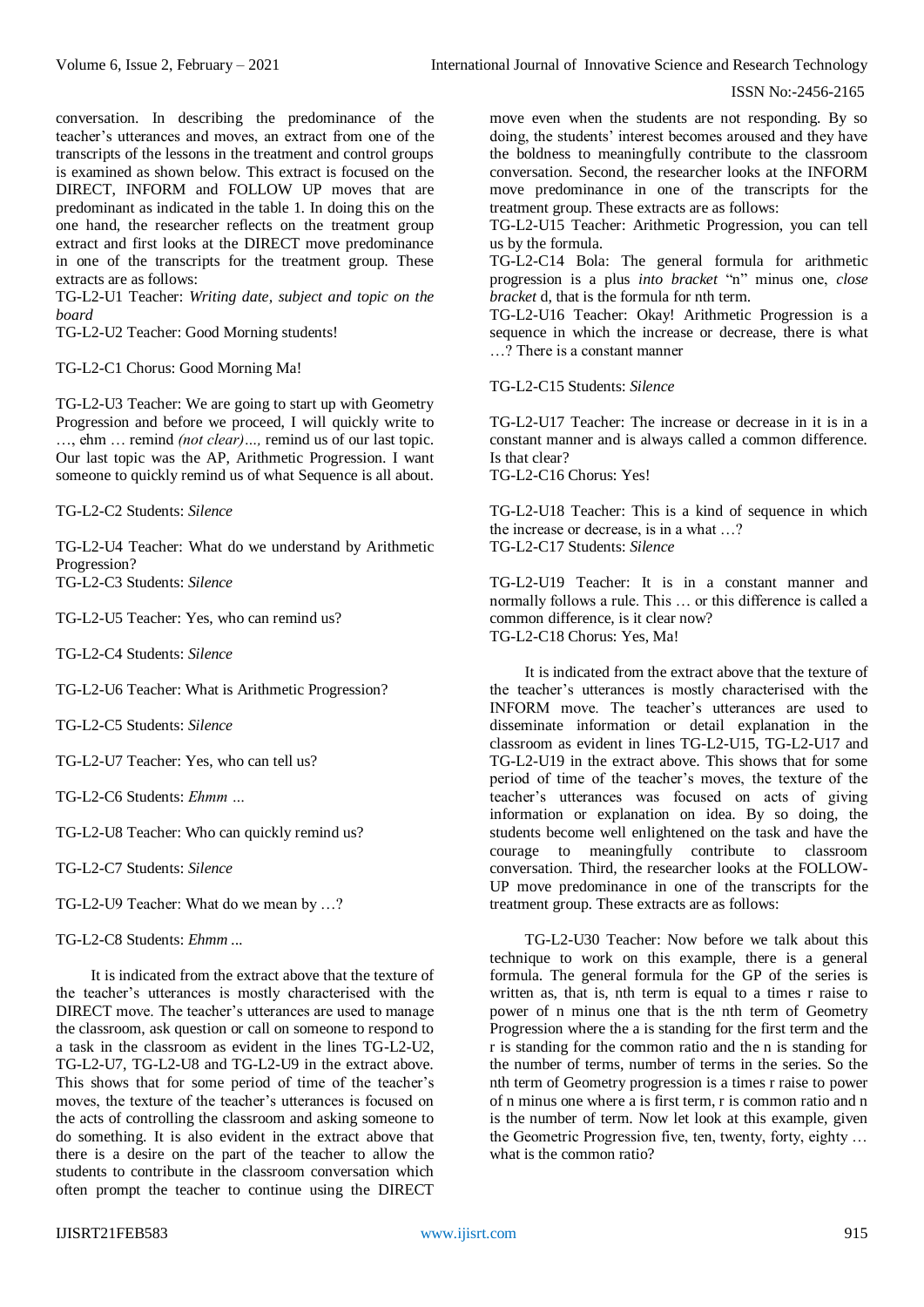TG-L2-C29 Chorus: Two

TG-L2-U31 Teacher: It is the ratio, divides (*pause)*… the common ratio is ten divided by five which gives us … TG-L2-C30 Chorus: Two.

TG-L2-U32 Teacher: If you try others, you have twenty divides ten to give us …*Showing various ways of getting common ratio* TG-L2-C31 Chorus: Two

TG-L2-U33 Teacher: Common ratio there is what? *Showing various ways of getting common ratio.* TG-L2-C32 Chorus: Two

TG-L2-U34 Teacher: And our first term is what?

TG-L2-C33 Chorus: Five

TG-L2-U35 Teacher: First term is five; then, the number of term, what is the number of term? TG-L2-C34 Students: *Silence*

It is indicated from the extract above that the texture of the teacher's utterances is mostly characterised with the FOLLOW-UP move. The teacher's utterances are used to pick up on the students' contributions made in the classroom as evident in the lines TG-L2-U31, TG-L2-U32, TG-L2- U33, TG-L2-U34 and TG-L2-U35 in the extract above. This shows that for some period of time of the teacher's moves, the texture of the teacher's utterances is focused on the acts of keeping the students' response and building on it for further discussion towards the give task while the students contribute in return to the teacher's talk. On the other hand, the researcher reflects on the control group extract and first looks at the DIRECT move predominance in one of the transcripts for the control group. These extracts are as

CG-L3-U1Teacher: *Writing date, subject and topic on the board*

CG-L3-U2 Teacher: Good Morning Class!

CG-L3-C1 Chorus: Good Morning Ma!

CG-L3-U3 Teacher: How are you today?

CG-L3-C2 Chorus: Fine, thank you Ma!

CG-L3-U4 Teacher: Last lesson, we talked about Geometric Progression. Who can tell me, what we mean by Geometric Progression and formula for Arithmetic, ehm.. Geometric Progression?

CG-L3-C3 Students: *Silence*

follows:

CG-L3-U5 Teacher: Yetunde, what do you mean by Geometric Progression. nth term for Geometric Progression or formula for calculating Geometric Progression. CG-L3-C4 Yetunde: Ehm …

It is indicated from the extract above that the texture of the teacher's utterances is mostly characterised with the DIRECT move. The teacher's utterances are used to manage the classroom, ask question or call on someone to respond to a task in the classroom as evident in the lines CG-L3-U2,

CG-L3-U3 and CG-L3-U5 in the extract above. This shows that for some period of time of the teacher's moves, the texture of the teacher's utterances is focused on the acts of controlling the classroom and asking someone to do something. By so doing, the students' interest becomes aroused and they have the boldness to meaningfully contribute to the classroom conversation. Second, the researcher looks at the INFORM move predominance in one of the transcripts for the control group. These extracts are as follows:

CG-L3-U93 Teacher: Formula for calculating the sum of Arithmetic Progression. The first one is n over two into bracket a plus l, *close bracket,* where a is first term and l is what?

CG-L3-C92 Chorus: Last term

CG-L3-U94 Teacher: Second term *(pause)*…, Second formula if you substitute the nth term of the AP into the first formula, that will be given n over two into bracket two-a plus *into another bracket* n minus one, *close the second bracket,* d, *close the first bracket.* So, if there is no question, let go into class work, classwork.

CG-L3-C93 Students: *Silence mood in solving class work*

CG-L3-U95 Teacher: One second *(pause)*…, time, one second more. Exchange your books, pens up, pens up. Exchange your books *(pause)*…, exchange your books *(pause)*…, exchange your books. CG-L3-C94 Students: *Silence*

It is indicated from the extract above that the texture of the teacher's utterances is mostly characterised with the INFORM move. The teacher's utterances are used to disseminate information or detail explanation in the classroom as evident in the lines CG-L3-U93, CG-L3-U94 and CG-L3-U95 in the extract above. This shows that for some period of time of the teacher's moves, the texture of the teacher's utterances is focused on the acts of giving information or explanation on ideas. By so doing, the students become well enlightened on the task and have the courage to meaningfully contribute to the classroom conversation. Third, the researcher looks at the FOLLOW-UP move predominance in one of the transcripts for the control group. These extracts are as follows:

CG-L3-U55 Teacher: What is our common difference?

CG-L3-C54 Students: *Silence*

CG-L3-U56 Teacher: That is what?

CG-L3-C55 Students: *Silence*

CG-L3-U57 Teacher: Nine minus what?

CG-L3-C56 Chorus: Sixteen.

CG-L3-U58 Teacher: What would that give us ...

CG-L3-C57 Chorus: Minus seven.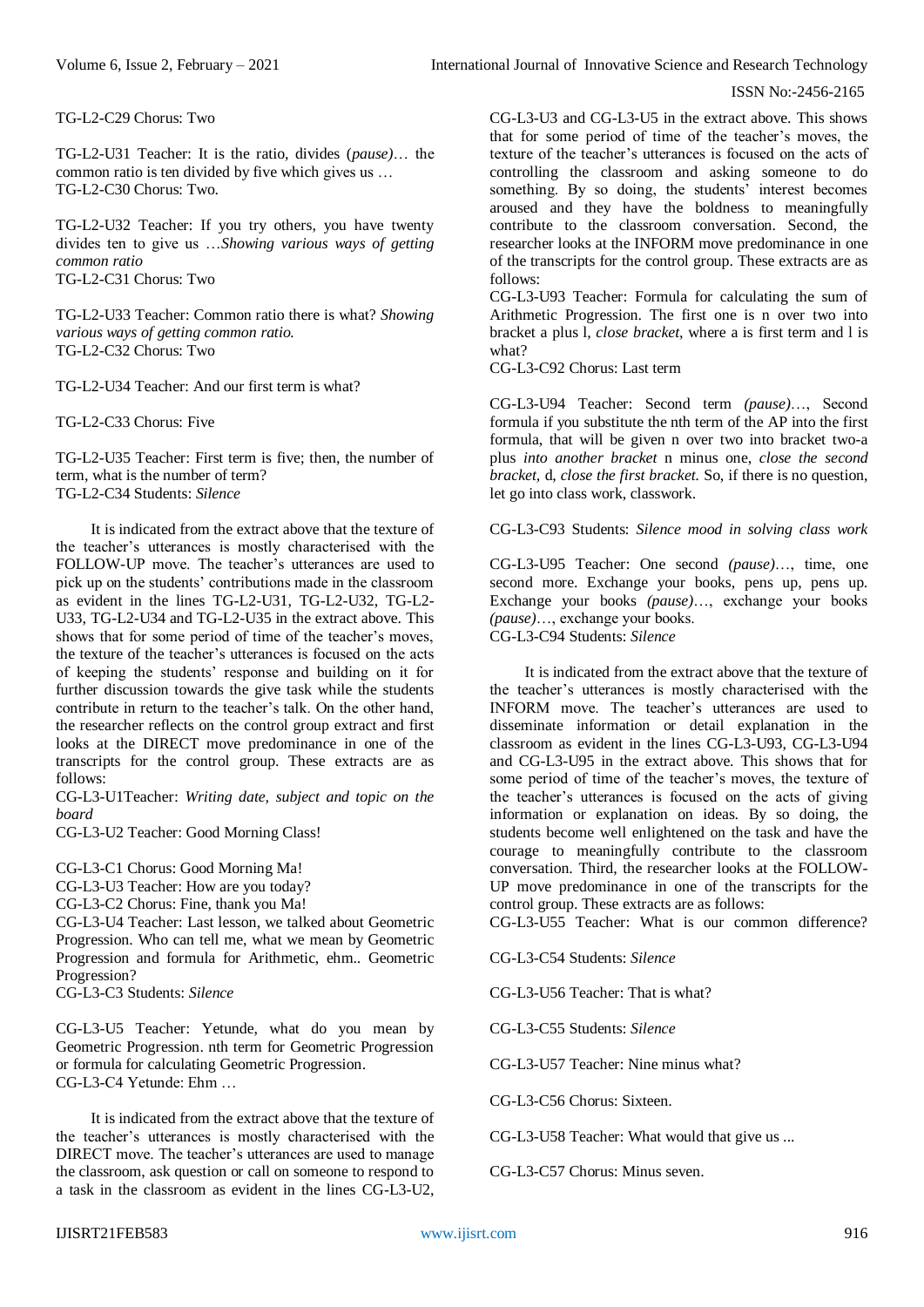CG-L3-U59 Teacher: Minus seven. We have our a to be what? CG-L3-C58 Chorus: Sixteen.

CG-L3-U60 Teacher: So, let's see what?  $S_n$  is equal to twenty over two *(pause)…,* two times sixteen over twenty minus one *(pause)*…, times what?

CG-L3-C59 Chorus: Minus seven.

CG-L3-U61 Teacher: This is ten *(pointing to 20/2 on the board*).  $S_{20}$  is equal to ten into two times sixteen.

CG-L3-C60 Chorus: Thirty-two.

CG-L3-U62 Teacher: Bracket nineteen times minus seven. So, we have ten into thirty-two plus …, nineteen times minus seven.

CG-L3-C61 Chorus: Minus one hundred and thirty-three.

CG-L3-U63 Teacher: Okay, minus, thirty-two minus one hundred and thirty-three, we have …

CG-L3-C62 Chorus: Minus one hundred and one

CG-L3-U64 Teacher: One hundred and one.

CG-L3-C63 Chorus: Minus one hundred and one.

It is indicated from the extract above that the texture of the teacher's utterances is mostly characterised with the FOLLOW-UP move. The teacher's utterances are used to pick up on the students' contributions made in the classroom as evident in the lines CG-L3-U58, CG-L3-U59, CG-L3- U62, CG-L3-U63 and CG-L3-U64 in the extract above. This shows that for some period of time of the teacher's moves, the texture of the teacher's utterances is focused on the acts of keeping the students' response and building on it for further discussion towards the given task while the students contribute in return to the teacher's talk. For instance, most of the teacher's moves from the extract are connecting to the students' contributions which are noted for FOLLOW-UP. It also implies that the FOLLOW-UP move makes the students' contributions consistently in the classroom conversation when used by the teacher.

In general terms, the comparison of the difference in the texture of the teacher's utterances is observed based on their record in the think-pair-share classroom and the conventional classroom. First, the INITIATE move is seldom recorded to introduce the new idea about the concepts at hand in the beginning of the lesson after the introduction of the concepts in both groups. The difference in the INITIATE move represents 2% in favour of the treatment group over the control group. Second, the DIRECT move is often recorded to start the lesson in both groups. In the treatment group, it is observed that the teacher prefers to use the FOLLOW-UP move at a stage where the DIRECT move is used in the control group of the same concepts. The difference in the DIRECT move represents 3% in favour of the control group over the treatment group. Third, the INFORM move usually follows the DIRECT move in the beginning of every lesson in order to introduce

the concepts to the students in both groups. In the control group, it is observed that the teacher continues using this move because of no classroom interaction effectively in place. The difference in the INFORM move represents 9% in favour of the control group over the treatment group.

Fourth, the AFFIRM move is often recorded after the teachers in both groups ask the students to contribute and the feedback is excellent. In the treatment group, it is observed that the teacher often uses this AFFIRM move after a successive sharing of any pair result in the classroom. This allows the use of the AFFIRM move more in the treatment group than in the control group. The difference in the AFFIRM move represents 4% in favour of the treatment group over the control group. Fifth, the FOLLOW-UP move is considerably recorded in both groups but slightly differs in the pattern of recording the FOLLOW-UP. The difference in the FOLLOW-UP move represents 5% in favour of the treatment group over the control group. Sixth, the OTHER move is evenly recorded in both groups and the difference represents 1% in favour of the treatment group over the control group. Recall that the subcategories of the FOLLOW-UP moves in both the treatment and control groups include ELICIT, INSERT, MAINTAIN, PRESS and CONFIRM. These subcategories afford the researcher to explicate on the FOLLOW-UP move that is considered to slightly differ in their pattern of recording. The table 2 below shows the distribution of these subcategories of the FOLLOW-UP moves across all the four lessons each in both the treatment and control groups.

| <b>Table 2:</b> Subcategories of the FOLLOW-UP move in the |  |  |
|------------------------------------------------------------|--|--|
| treatment and control groups across all lessons            |  |  |

| Move            | <b>Treatment</b> | <b>Control</b> |
|-----------------|------------------|----------------|
| <b>ELICIT</b>   | 20 (18%)         | 8(5%)          |
| <b>INSERT</b>   | 41 (37%)         | 100(65%)       |
| <b>MAINTAIN</b> | 18 (16%)         | 24 (16%)       |
| <b>PRESS</b>    | 28 (25%)         | 14 (9%)        |
| <b>CONFIRM</b>  | 4(4%)            | 7(5%)          |
| <b>TOTAL</b>    | 110              | 153            |

Importantly, the revelation in the table 2 is the characteristics of the subcategories of the FOLLOW-UP moves in the treatment and control groups. The frequency count of the control group which represents 32% of all the moves shows more teacher's moves than the treatment moves which represents 37% of all moves. The reasons for these findings may not be unconnected with more moves recorded for the control group over the treatment group in all the lessons as the teacher in the control group talks more than the one in the treatment group. This frequency count of the subcategories of the FOLLOW-UP moves is converted to percentage value as indicated in the table 2. The percentage bar chart is computed to show more of the difference in the texture of the subcategories of the FOLLOW-UP in the treatment and control groups as shown in the figure 2 below.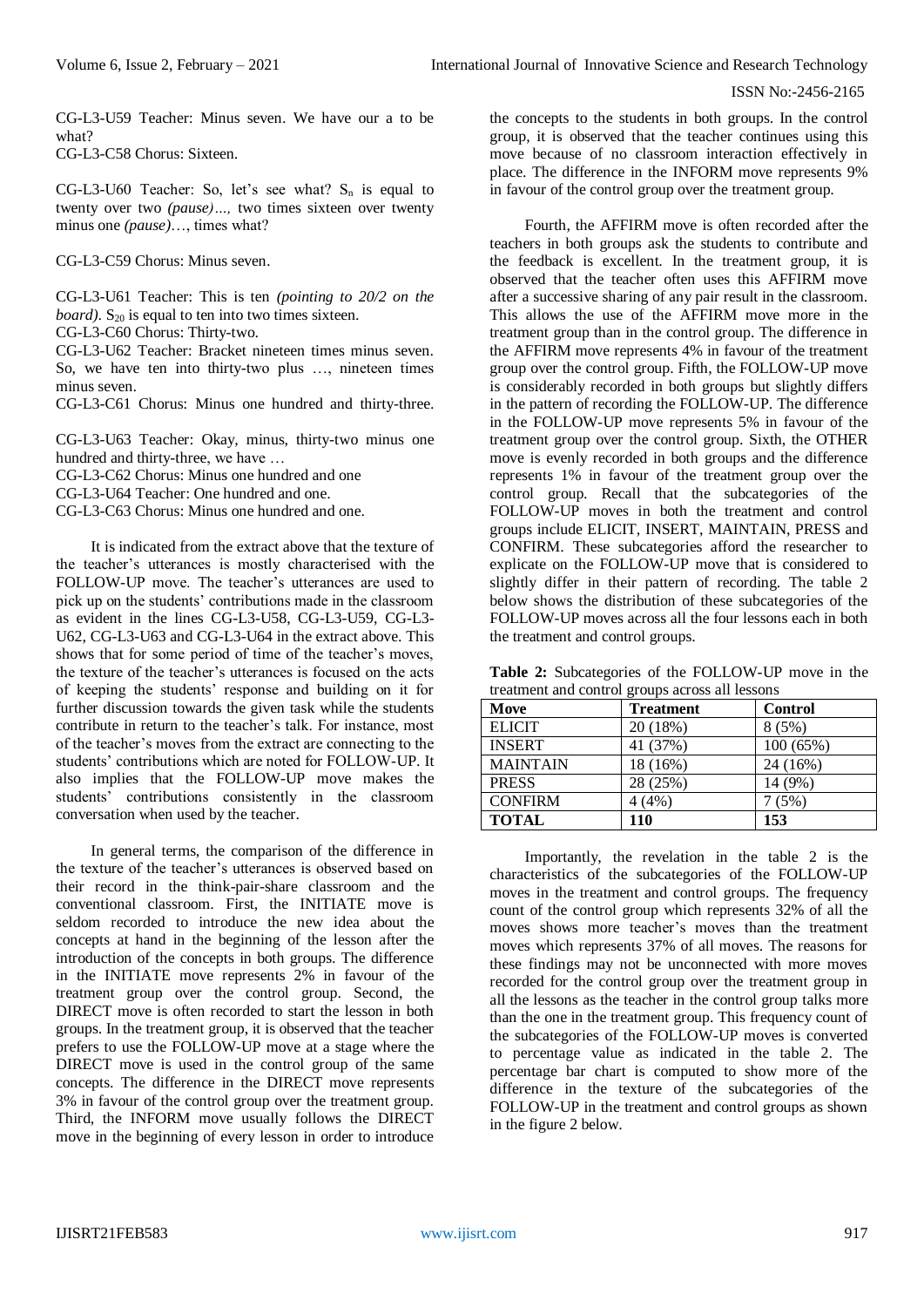

**Figure 2:** Subcategories of the FOLLOW-UP in the teacher's talk of the treatment and control groups

. .

Considering the figure 2 above, showing the subcategories of the FOLLOW-UP moves in both the treatment and control groups, the percentage value of each subcategory move is presented in the bar chart. This reveals the proportion of the subcategories of the FOLLOW-UP moves for all the lessons delivery in the treatment and control groups. The lessons in the treatment and control groups show that the subcategories of the FOLLOW-UP moves are predominantly INSERT in both the treatment and control groups with 37% and 65% respectively. The FOLLOW-UP INSERT move is indicative of the acts of the teacher's moves involving adding something or elaborating or correcting in response to the students' contributions in the treatment and control groups. Whatever the teacher's moves in the treatment and control groups are connecting to the previous contributions made by the students which improve the classroom interaction. The important point captured in the treatment group is the texture of the teacher's utterances which is not only limited to the FOLLOW-UP INSERT but also to other subcategories of the FOLLOW-UP move while the scenario is different in the case of the control group. It is noteworthy that the FOLLOW-UP INSERT move is predominant throughout the lessons. In describing further, this predominance of FOLLOW-UP INSERT, an extract from one of the study transcripts of the treatment and control groups is examined as shown below. This extract is focused on the FOLLOW-UP INSERT move that is predominant as indicated in the table 2. In doing this on the one hand, the researcher reflects on the treatment group extract and looks at the FOLLOW-UP INSERT move predominance in one of the transcripts. These extracts are as follows:

TG-L3-U31 Teacher: First term is what?

TG-L3-C30 Chorus: Sixteen

TG-L3-U32 Teacher: Plus, twenty TG-L3-C31 Chorus: Twenty minus one . . .

TG-L3-U33 Teacher: Our common difference is what?

TG-L3-C32 Chorus: Minus seven *(pause) …,* minus seven .

TG-L3-U34 Teacher: Minus seven, so we go on with divide, two can go here … TG-L3-C33 Chorus: Ten

TG-L3-U35 Teacher: So we have ten, then this *(pointing to 2 x 16 on the board)* gives us … TG-L3-C34 Chorus: Thirty-two

TG-L3-U36 Teacher: This *(pointing to 20 -1 on the board)*  gives us … TG-L3-C35 Chorus: Nineteen

It is indicated from the extract above that the texture of the teacher's utterances is mostly characterised with the FOLLOW-UP INSERT move. The teacher's utterances are used to pick up on the students' contributions made in the classroom through adding something or elaborating in response to the students' contribution as evident in the lines TG-L3-U32, TG-L3-U34 and TG-L3-U36 in the extract above. This shows that for some period of time of the teacher's moves, the texture of the teacher's utterances is focused on the acts of adding something or elaborating in response to the students' contributions while the students contribute in return to the teacher's talk. By so doing, the students become active participants and have the courage to meaningfully contribute to the classroom conversation. On the other hand, the researcher reflects on the control group extract in order to describe the predominance of the FOLLOW-UP INSERT move. An extract from one of the study transcripts of the control group is examined as shown below. This extract is focused on the FOLLOW UP – INSERT move that is predominant as indicated in the table 2. In doing this, the researcher looks at the FOLLOW-UP INSERT move predominance in one of the transcripts for the control group. These extracts are as follows:

CG-L3-U67 Teacher: Example two. The first and last terms of an AP are zero and one hundred and eight respectively. If, if the sum of the series is seven hundred and two, find *(a)* the number of terms in the AP. *(b)* the common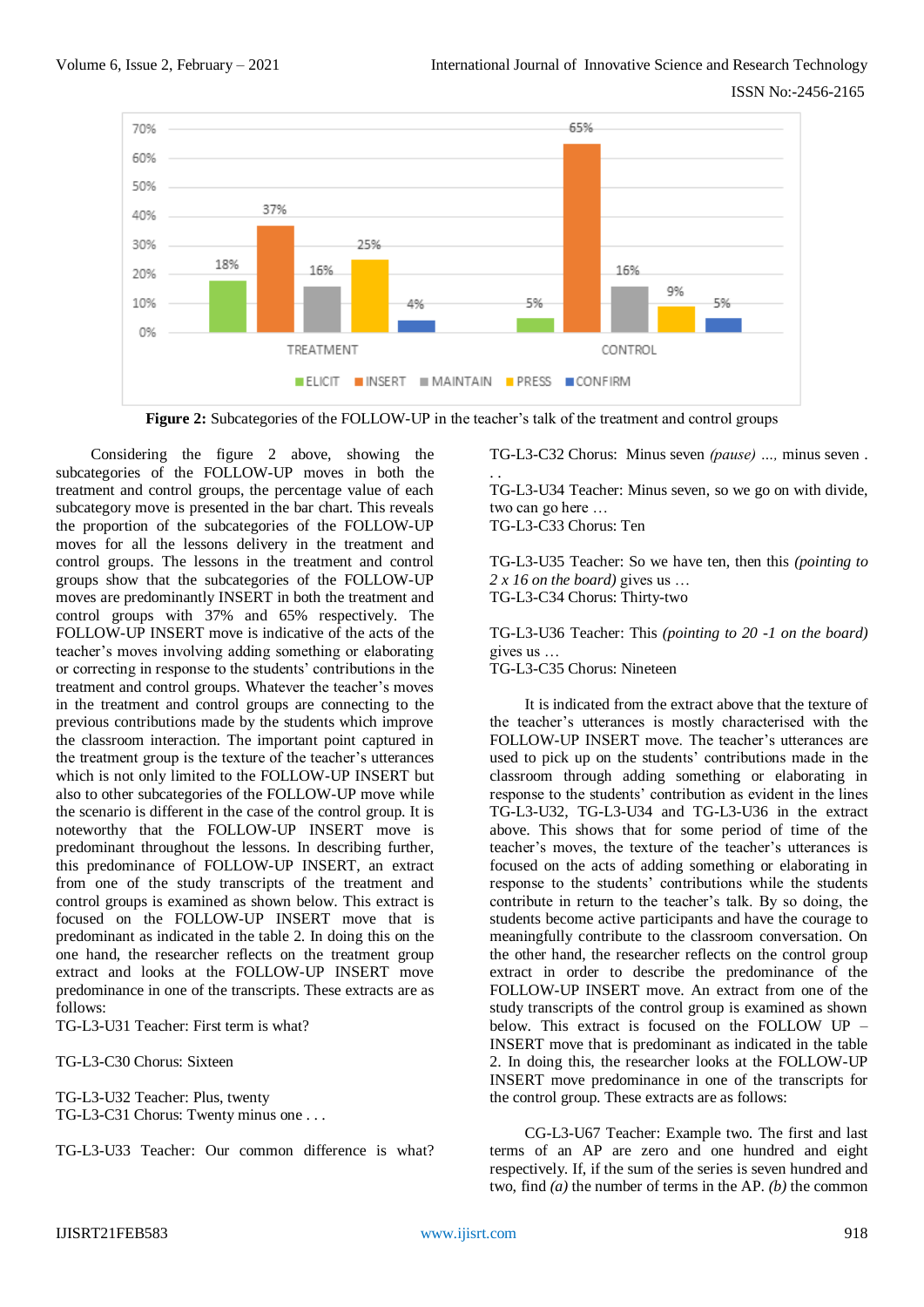difference between them, the common difference between them. So which formula are we using? Formula one or formula two?

CG-L3-C66 Chorus: Formula one

CG-L3-U68 Teacher: Formula one, why?

CG-L3-C67 Students: *Silence*

CG-L3-U69 Teacher: Because we are giving …

CG-L3-C68 Chorus: The last term

CG-L3-U70 Teacher: And the first …

CG-L3-C69 Chorus: Term.

CG-L3-U71 Teacher:  $S_n$  is equal to n over two..., a plus l. … n, we don't know, a equal to zero and l is what?

CG-L3-C70 Chorus: One hundred and eight.

CG-L3-U72 Teacher: One hundred and eight,  $S_n$  is equal to ..

CG-L3-C71 Chorus: Seven hundred and two.

It is indicated from the extract above that the texture of the teacher's utterances is mostly characterised with the FOLLOW-UP INSERT move. The teacher's utterances are used to pick up on any students' contributions made in the classroom by adding something or elaborating in response to the students' contributions as evident in the lines CG-L3- U69, CG-L3-U70 and CG-L3-U72 in the extract above. This shows that for some period of time of the teacher's moves, the texture of the teacher's utterances was focused on acts of adding something or elaborates in response to the students' contribution while the students contribute in returns to teacher talk. By so doing, the students become active participants and having the courage to meaningfully contribute to the classroom conversation. However, the comparison of the difference in the subcategories of the FOLLOW-UP moves was observed based on their record in the think-pair-share classroom and the conventional classroom. First, the FOLLOW-UP ELICIT move is used more in the treatment group than in the control group. The difference in the FOLLOW-UP ELICIT move represents 13% in favour of the treatment group over the control group. Second, the FOLLOW-UP INSERT move is used more in the control group than in the treatment group. The difference in the FOLLOW-UP INSERT move represents 28% in favour of the control group over the treatment group. Third, the FOLLOW-UP MAINTAIN move is used at the same rate in the treatment and control groups and there is no difference in the two groups proportion. Fourth, the FOLLOW-UP PRESS move is used more in the treatment group than in the control group. The difference in the FOLLOW-UP PRESS move represents 16% in favour of the treatment group over the control group. Fifth, the FOLLOW-UP CONFIRM move is used more in the control group than in the treatment group. The difference in the FOLLOW-UP CONFIRM move represents 1% in favour of the control group over the treatment group.

Above all, this section of the study reveals some differences in the texture of the teacher's utterances and moves in the treatment and control groups. It is observed that the teacher's utterances in the treatment and control groups are characterised with the DIRECT, INFORM and FOLLOW-UP moves. The use of the think-pair-share strategy in the treatment group afford the teacher to talk less

because the students are allowed to interact with their pair and the whole class when sharing their results. Thus, the texture of the teacher's utterances in the think-pair-share classroom is largely with the FOLLOW-UP move. While in the control group, the teacher talks more in the classroom conversation which is attributed to lack of classroom interaction. Thus, the texture of the teacher's utterances in the conventional classroom is largely with the INFORM move. Meanwhile, the differences in the texture of the teacher's utterances in the subcategories of the FOLLOW-UP move in the treatment and control groups are characterised with the FOLLOW-UP INSERT move. It is also observed that the proportion of the FOLLOW-UP INSERT move is greatly predominant in the conventional classroom when compared to the think-pair-share classroom. The findings on these students' contributions are analysed in the next section of this study.

## **VII. DISCUSSION OF FINDINGS**

The findings of this study reveal differences in the proportion of the teacher's moves in the treatment classroom and those in the conventional classroom. The findings reveal the FOLLOW-UP move as the most prevalent move in the treatment classroom and the INFORM move as the most prevalent in the conventional classroom as illustrated in the earlier the table 1 and the figure 1. Students in the treatment group actively participate in the classroom as a result of the strategy involved which prompts the predominance of the FOLLOW-UP move in the teacher's utterances. The predominance of the FOLLOW-UP move is an attribute of the teacher's questioning as reported by McAninch (2015) and Brodie (2008). They both report that the teacher's questioning is a useful tool in engaging the students in deep thinking about mathematical ideas and bringing about improvement in the students' participation in the classroom conversation. Meanwhile, it is seen in the control group that the students participate less in the classroom as a result of the strategy involved which prompts the predominance of the INFORM move in the teacher's utterances. The INFORM move with the attribute of giving information or explanation lacks the act of questioning as many teachers find it difficult to ask meaningful questions (Sofyan & Mahmud, 2018). This is an indication of the conventional method of teaching used in the control group where there is the teacher's utterances predominance in the classroom conversation as against the classroom conversation in the treatment group.

Furthermore, the subcategories of the FOLLOW-UP move reveal the level of the moves prompted by the teacher's talk in connection with the students' contributions. Among the subcategories of the FOLLOW-UP move, the INSERT move is predominant in both the treatment and control groups as indicated in the table 2 and the figure 2. The level of the follow-up increases steadily and a positive aftermath is expected at the end of the class. This finding is in conjunction with the literature that the teacher's selection is repeatedly on the use of inserting or explaining moves towards the students' contributions as a key to his students' contributions in the classroom conversation (Lobato, Clarke